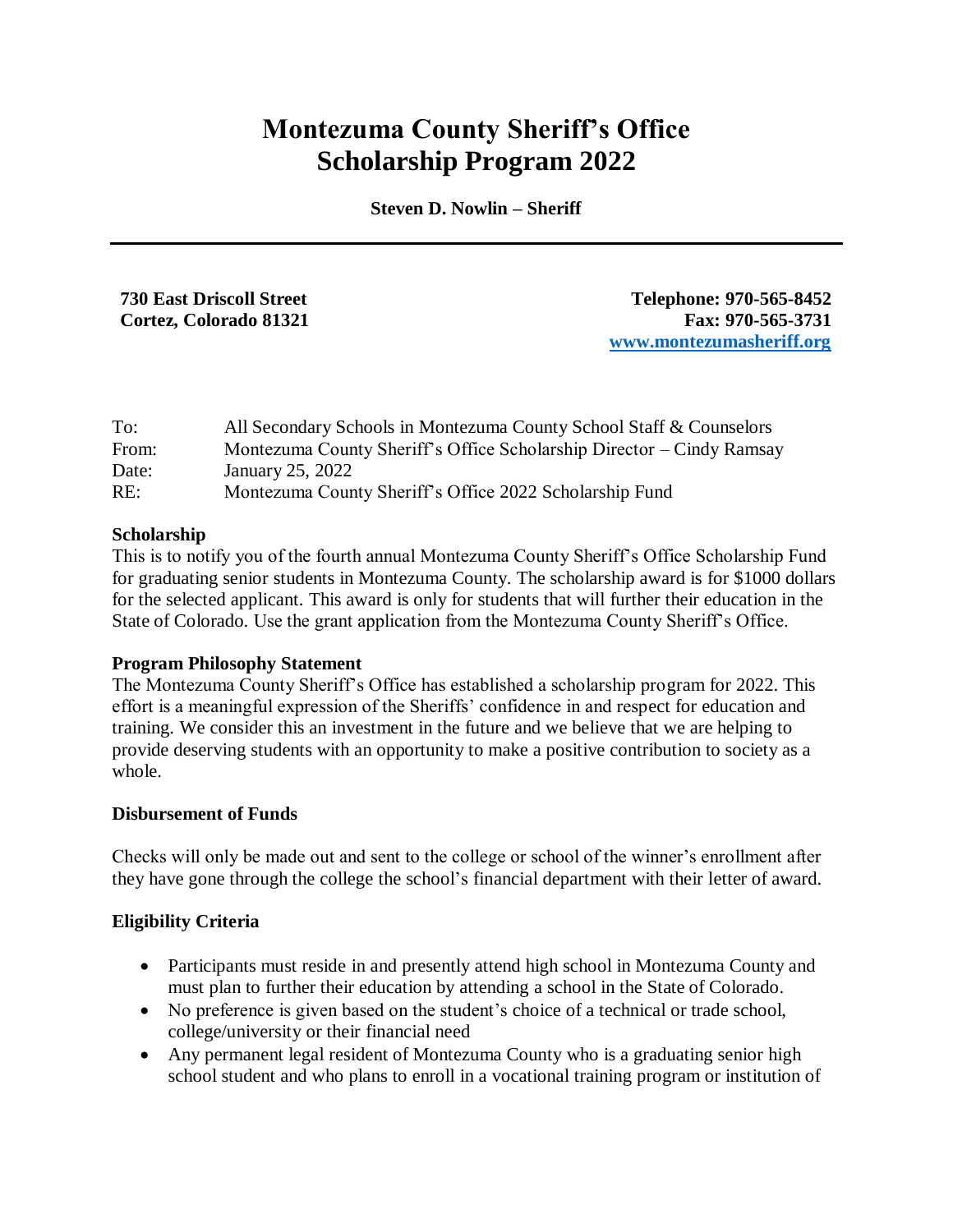higher learning within the state of Colorado as a full-time or part-time student for the 2022 school year is eligible.

- There shall be no restrictions as to the course of study or training pursued. No restrictions shall be placed by reason of race, creed, color, age, sex or national origin.
- We will only consider applicants that apply using the Montezuma County Sheriff's Office Scholarship application form.

# **Use of Funds**

- Award is to be used in the following semester after being received.
- Award may be used for room, board, tuition, books and fees.

### **Application Process & Criteria**

- The application must include an original transcript.
- The application must also include a 500-word count typed essay. This essay must include a statement why they believe they are qualified for this scholarship, their academic interests and other accomplishments, and how this scholarship will aid them in their future academic efforts and their future goals.
- Applicants must maintain good standing at the school they choose to attend.

### **Scholarship Selection Criteria Include**

We are looking for students who have been actively involved in their schools and communities and who have demonstrated leadership, initiative and high level of involvement throughout their high school careers.

- Scholastic Ability
- Evidence of Potential Leadership
- Service to Community and School
- Outstanding Character
- Letters (2) of recommendations from associates, teachers, employers, coaches or mentors.
- Any other criteria that the Review Board may consider.

The Montezuma County Sheriff's Office Award recipient may attend a school based upon their personal needs, future goals, intended field of study and individual preference. We suggest students tour the schools, visit with faculty and students, and research the wide variety of honors, leadership and research programs available at these institutions before making a commitment to any on school.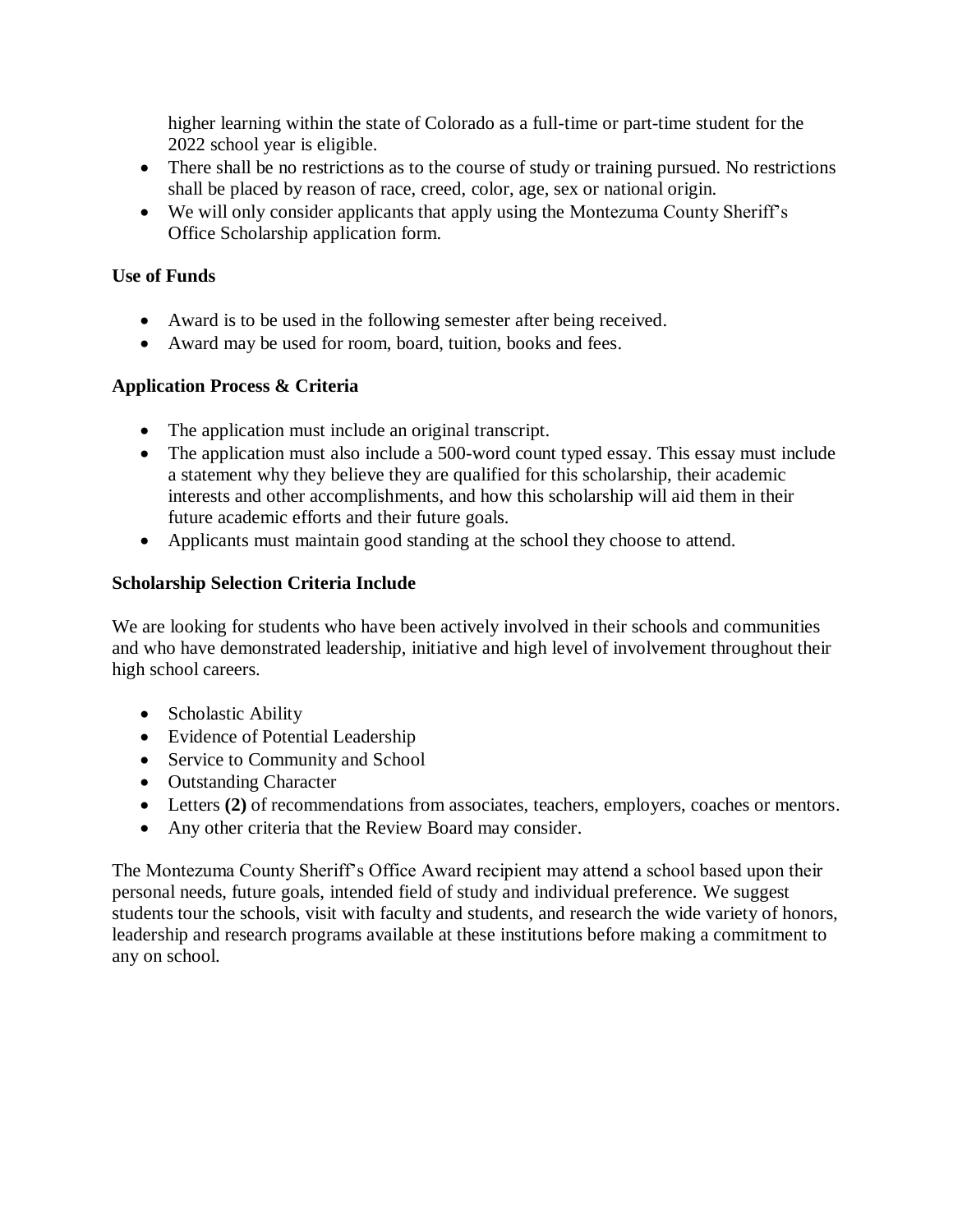# **Application**

Applicants submitting other forms will be disqualified. Applications must be obtained through our website at www.montezumasheriff.org or the application may be emailed to you upon request: [cramsay@so.montezuma.co.us.](mailto:cramsay@so.montezuma.co.us) **Both are due on February 28, 2022 at 4:30 p.m.**

- Hand delivery Montezuma County Sheriff's Office Attention Cindy Ramsay at 730 E. Driscoll, Cortez, CO 81321. No later than February 28, 2022 before 4:30 o'clock PM.
- Mailing postmarked on or before February 28, 2022 and sent to Montezuma County Sheriff's Office – Attention Cindy Ramsay, 730 E. Driscoll, Cortez, CO 81321.
- Email February 28, 2022 by midnight: [cramsay@so.montezuma.co.us](mailto:cramsay@so.montezuma.co.us).

We appreciate you helping us communicate this scholarship opportunity. If we can be of assistance in forwarding this information to your staff, please do not hesitate to call the Scholarship Director, Cindy Ramsay, 970-739-3566 (cell). Contact Cindy Ramsay to have both applications emailed to you. The applications forms will also be posted on our website at [www.montezumasheriff.org.](http://www.montezumasheriff.org/)

Montezuma County Sheriff's Office

# *2022 SCHOLARSHIP PROGRAM SCHEDULE*

- **1/28/2022** Send scholarship packets to educational institutions and sheriffs' offices and updates website. Send copy to IT for webpage.
- **1/28/2022** Sheriffs submit news release articles to local media announcing scholarship program
- **2/28/2022** Scholarship applications due in sheriffs' offices for selection committee to review.
- **3/8/2022** Board to review paperwork on scholarship winner & two alternates.
- **3/14/2022** MCSO prepares award letters & certificates for sheriffs' presentations to recipients
- **3/15/2022** Schedule time to award certificate to winner. And get ready to submit news release on county winner to local media with photo. Working with schools on graduation and award ceremonies.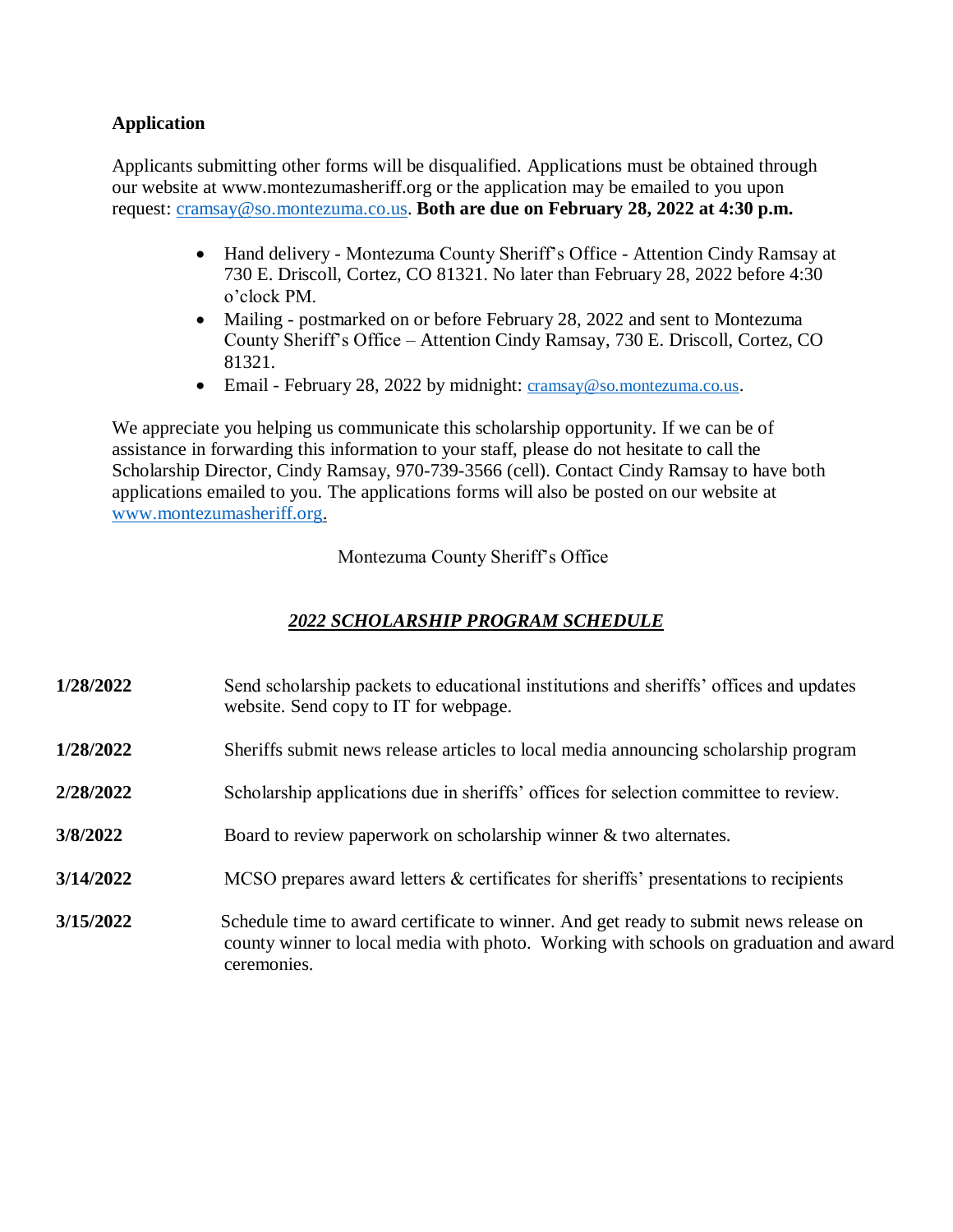### **Montezuma County Sheriff's Office Steven D. Nowlin – Sheriff**

# **Montezuma County Sheriff's Office Scholarship Fund 2022**

# **MCSO SCHOLARSHIP APPLICATION GUIDELINES**

#### **Obtaining an Application (application is also below this document)**

Applications must be obtained through our website at www.montezumasheriff.org or the application may be emailed to you upon request: [cramsay@so.montezuma.co.us.](mailto:cramsay@so.montezuma.co.us) Applicants submitting other forms will be disqualified.

# **Both are due on February 28, 2022 at 4:30 p.m.**

#### **Selection**

Applications received by the Montezuma County Sheriff's Office will be reviewed by a citizens committee selected by the Sheriff. The committee will select one scholarship recipient and one alternate in the case the scholarship recipient cannot complete his/her education choice by the next school semester.

#### **Announcement of Awards**

The final selection process will be completed in time to allow the award announcement at the school that the scholarship recipient attends and alternate attends at the Awards Program event. Awards will be presented to recipients by Sheriff Steve Nowlin.

#### **Additional Questions**

All questions or inquiries regarding the Montezuma County Sheriff's Office scholarship program should be directed to the scholarship coordinator, Cindy Ramsay.

Email [cramsay@so.montezuma.co.us](mailto:cramsay@so.montezuma.co.us) Phone 970-564-4968 (Office) 970-739-3566 (Cell)